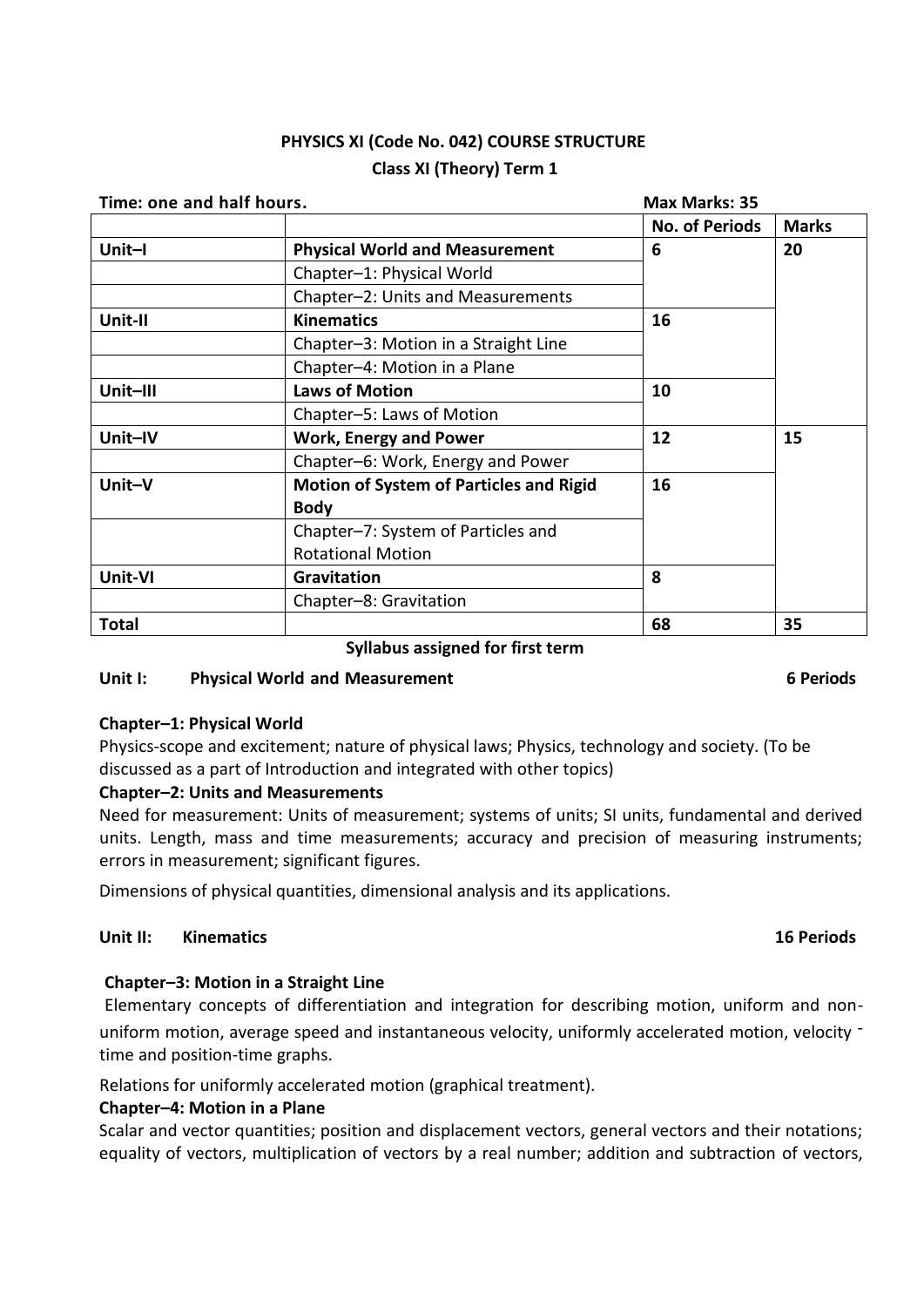relative velocity, Unit vector; resolution of a vector in a plane, rectangular components, Scalar and Vector product of vectors.

Motion in a plane, cases of uniform velocity and uniform acceleration-projectile motion, uniform circular motion.

# **Chapter–5: Laws of Motion**

*Intuitive concept of force, Inertia, Newton's first law of motion; momentum and Newton's second law of motion; impulse; Newton's third law of motion. (*Recapitulation only)

Law of conservation of linear momentum and its applications. Equilibrium of concurrent forces, Static and kinetic friction, laws of friction, rolling friction, lubrication.

Dynamics of uniform circular motion: Centripetal force, examples of circular motion (vehicle on a level circular road, vehicle on a banked road).

# **Unit IV: Work, Energy and Power 12 Periods**

# **Chapter–6: Work, Energy and Power**

Work done by a constant force and a variable force; kinetic energy, work-energy theorem, power.

Notion of potential energy, potential energy of a spring, conservative forces: conservation of mechanical energy (kinetic and potential energies); non-conservative forces: motion in a vertical circle; elastic and inelastic collisions in one and two dimensions.

# **Unit V: Motion of System of Particles and Rigid Body 16 Periods**

# **Chapter–7: System of Particles and Rotational Motion**

Centre of mass of a two-particle system, momentum conservation and centre of mass motion. Centre of mass of a rigid body; centre of mass of a uniform rod.

Moment of a force, torque, angular momentum, law of conservation of angular momentum and its applications.

Equilibrium of rigid bodies, rigid body rotation and equations of rotational motion, comparison of linear and rotational motions.

Moment of inertia, radius of gyration, values of moments of inertia for simple geometrical objects (no derivation).

# **Unit VI: Gravitation 8 Periods**

# **Chapter–8: Gravitation**

Universal law of gravitation. Acceleration due to gravity (recapitulation only) and its variation with altitude and depth.

Gravitational potential energy and gravitational potential, escape velocity, orbital velocity of a satellite, Geo-stationary satellites.

# **Unit III: Laws of Motion 10 Periods**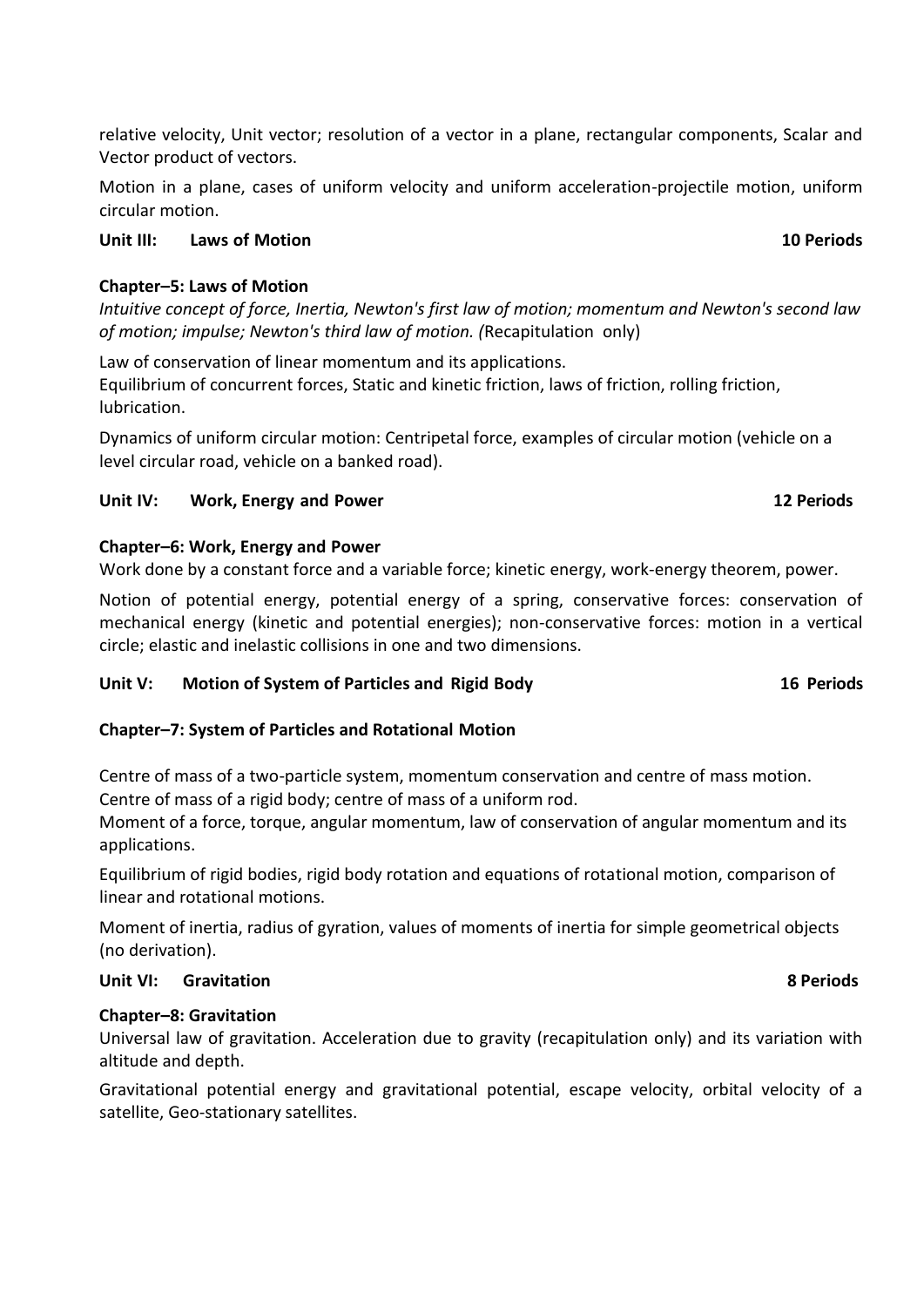# **Class XI (Theory) Term II**

| Unit      |                                                               | <b>Periods</b> | <b>Marks</b> |
|-----------|---------------------------------------------------------------|----------------|--------------|
| Unit-VII  | <b>Properties of Bulk Matter</b>                              |                |              |
|           | Chapter-9: Mechanical Properties of Solids                    |                |              |
|           | Chapter-10: Mechanical Properties of Fluids                   | 22             |              |
|           | Chapter-11: Thermal Properties of Matter                      |                |              |
| Unit-VIII | Thermodynamics                                                |                | 23           |
|           | Chapter-12: Thermodynamics                                    | 10             |              |
| Unit-IX   | <b>Behaviour of Perfect Gases and Kinetic Theory of Gases</b> | 08             |              |
|           | Chapter-13: Kinetic Theory                                    |                |              |
| Unit-X    | <b>Oscillations and Waves</b>                                 | 23             | 12           |
|           | Chapter-14: Oscillations                                      |                |              |
|           | Chapter-15: Waves                                             |                |              |
|           | <b>Total Marks</b>                                            | 63             | 35           |

#### **Syllabus assigned for Term II**

### **Unit VII: Properties of Bulk Matter 22 Periods**

#### **Chapter–9: Mechanical Properties of Solids**

Stress-strain relationship, Hooke's law, Young's modulus, bulk modulus

#### **Chapter–10: Mechanical Properties of Fluids**

Pressure due to a fluid column; Pascal's law and its applications (hydraulic lift and hydraulic brakes), effect of gravity on fluid pressure.

Viscosity, Stokes' law, terminal velocity, streamline and turbulent flow, critical velocity, Bernoulli's theorem and its applications.

Surface energy and surface tension, angle of contact, excess of pressure across a curved surface, application of surface tension ideas to drops, bubbles and capillary rise.

#### **Chapter–11: Thermal Properties of Matter**

*Heat, temperature, (recapitulation only)* thermal expansion; thermal expansion of solids, liquids and gases, anomalous expansion of water; specific heat capacity; Cp, Cv - calorimetry; change of state latent heat capacity.

Heat transfer-conduction, convection and radiation (recapitulation only), thermal conductivity, qualitative ideas of Blackbody radiation, Wein's displacement Law, Stefan's law, Greenhouse effect.

**Time: 2hrs Max Marks: 35**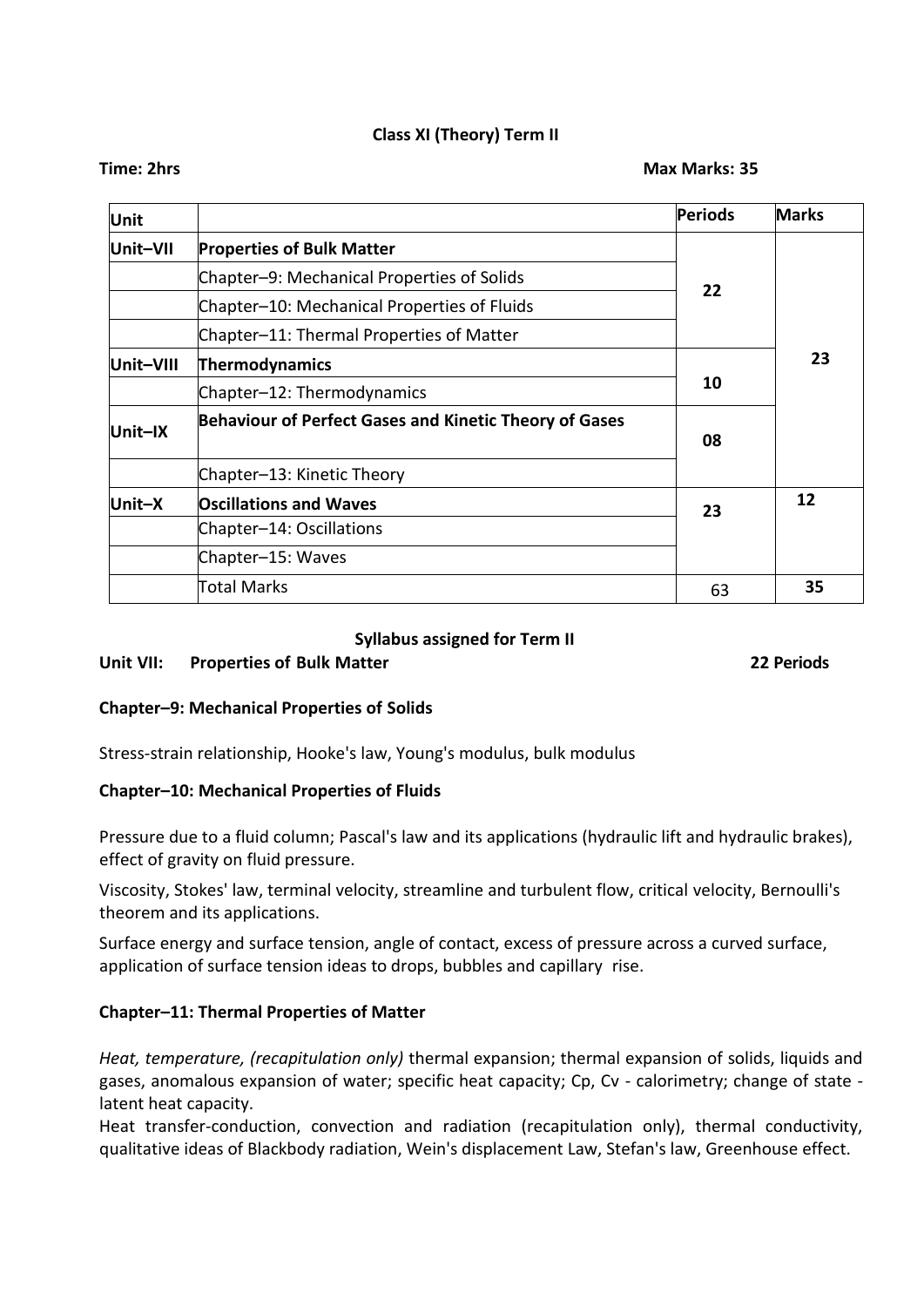# **Unit VIII: Thermodynamics 10 Periods**

# **Chapter–12: Thermodynamics**

Thermal equilibrium and definition of temperature (zeroth law of thermodynamics), heat, work and internal energy. First law of thermodynamics, isothermal and adiabatic processes.

Second law of thermodynamics: reversible and irreversible processes

# **Unit IX: Behaviour of Perfect Gases and Kinetic Theory of Gases 08 Periods**

### **Chapter–13: Kinetic Theory**

Equation of state of a perfect gas, work done in compressing a gas.

Kinetic theory of gases - assumptions, concept of pressure. Kinetic interpretation of temperature; rms speed of gas molecules; degrees of freedom, law of equi-partition of energy (statement only) and application to specific heat capacities of gases; concept of mean free path, Avogadro's number.

### **Unit X: Oscillations and Waves 23 Periods**

### **Chapter–14: Oscillations**

Periodic motion - time period, frequency, displacement as a function of time, periodic functions.

Simple harmonic motion (S.H.M) and its equation; phase; oscillations of a loaded spring- restoring force and force constant; energy in S.H.M. Kinetic and potential energies; simple pendulum derivation of expression for its time period. Free, forced and damped oscillations (qualitative ideas only), resonance.

#### **Chapter–15: Waves**

Wave motion: Transverse and longitudinal waves, speed of travelling wave, displacement relation for a progressive wave, principle of superposition of waves, reflection of waves, standing waves in strings and organ pipes, Beats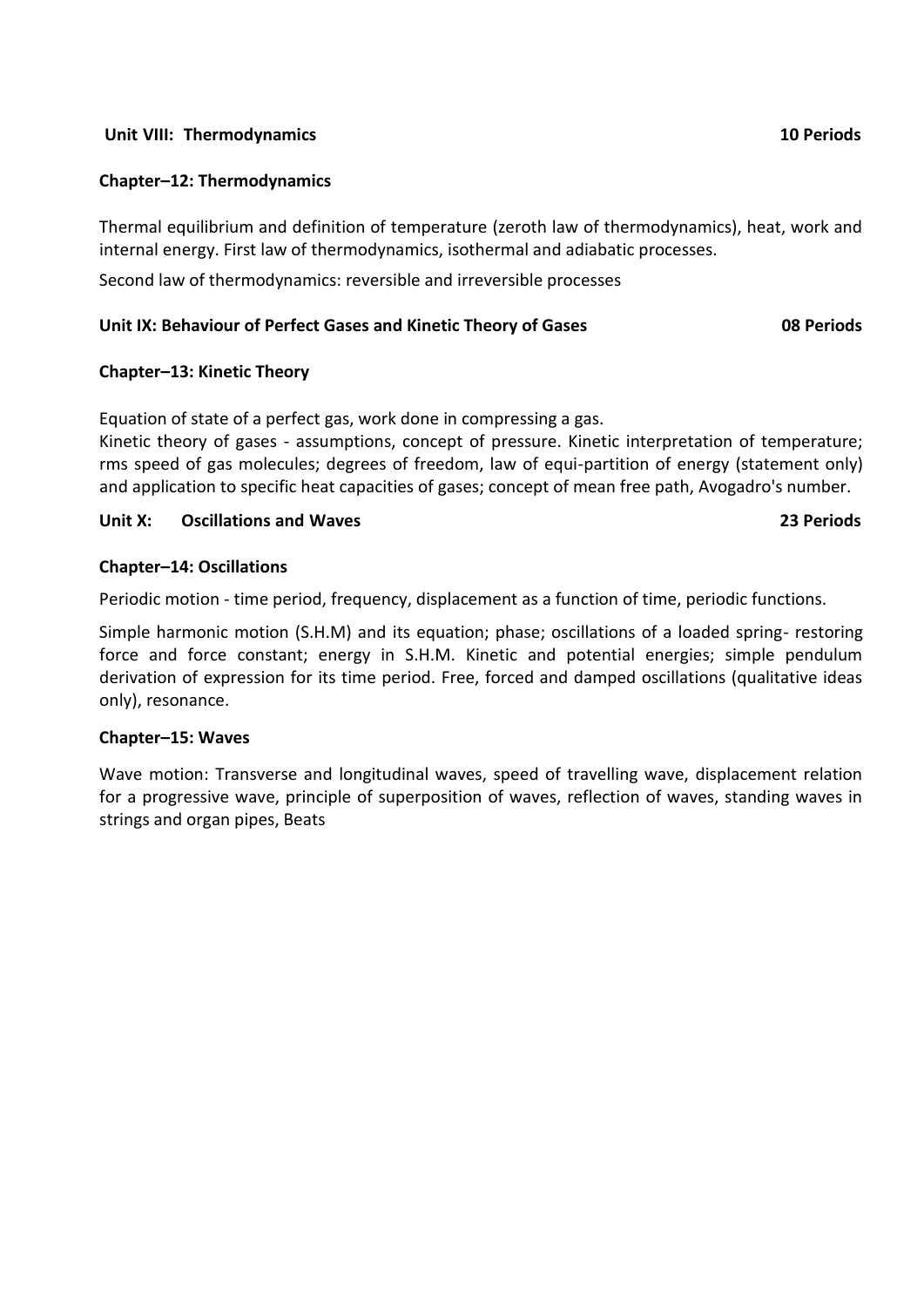#### **PRACTICALS**

#### **Syllabus for TERM I Total Periods: 16**

The record, to be submitted by the students, at the time of their First term examination, has to include:

Record of at least 4 Experiments, to be performed by the students

Record of at least 3 Activities [with 3 each from section A and section B], to be demonstrated by teacher.

#### **Time Allowed: One and half hours Max. Marks: 30**

| Two experiments one from each section        | 8Marks   |
|----------------------------------------------|----------|
| Practical record (experiment and activities) | 2Marks   |
| Viva on experiments, and activities          | 5 Marks  |
| Total                                        | 15 Marks |

# **Syllabus assigned for Practical Term I**

#### **Experiments**

- 1.To measure diameter of a small spherical/cylindrical body and to measure internal diameter and depth of a given beaker/calorimeter using Vernier Calipers and hence find its volume.
- 2.To measure diameter of a given wire and thickness of a given sheet using screw gauge.

# **OR**

To determine volume of an irregular lamina using screw gauge.

- 3.To determine radius of curvature of a given spherical surface by a spherometer.
- 4.To determine the mass of two different objects using a beam balance.
- 5.To find the weight of a given body using parallelogram law of vectors.
- 6. Using a simple pendulum, plot its L-T<sup>2</sup> graph and use it to find the effective length of second's pendulum.

# **OR**

To study variation of time period of a simple pendulum of a given length by taking bobs of same size but different masses and interpret the result.

7.To study the relationship between force of limiting friction and normal reaction and to find the co- efficient of friction between a block and a horizontal surface.

# **OR**

To find the downward force, along an inclined plane, acting on a roller due to gravitational pull of the earth and study its relationship with the angle of inclination θ by plotting graph between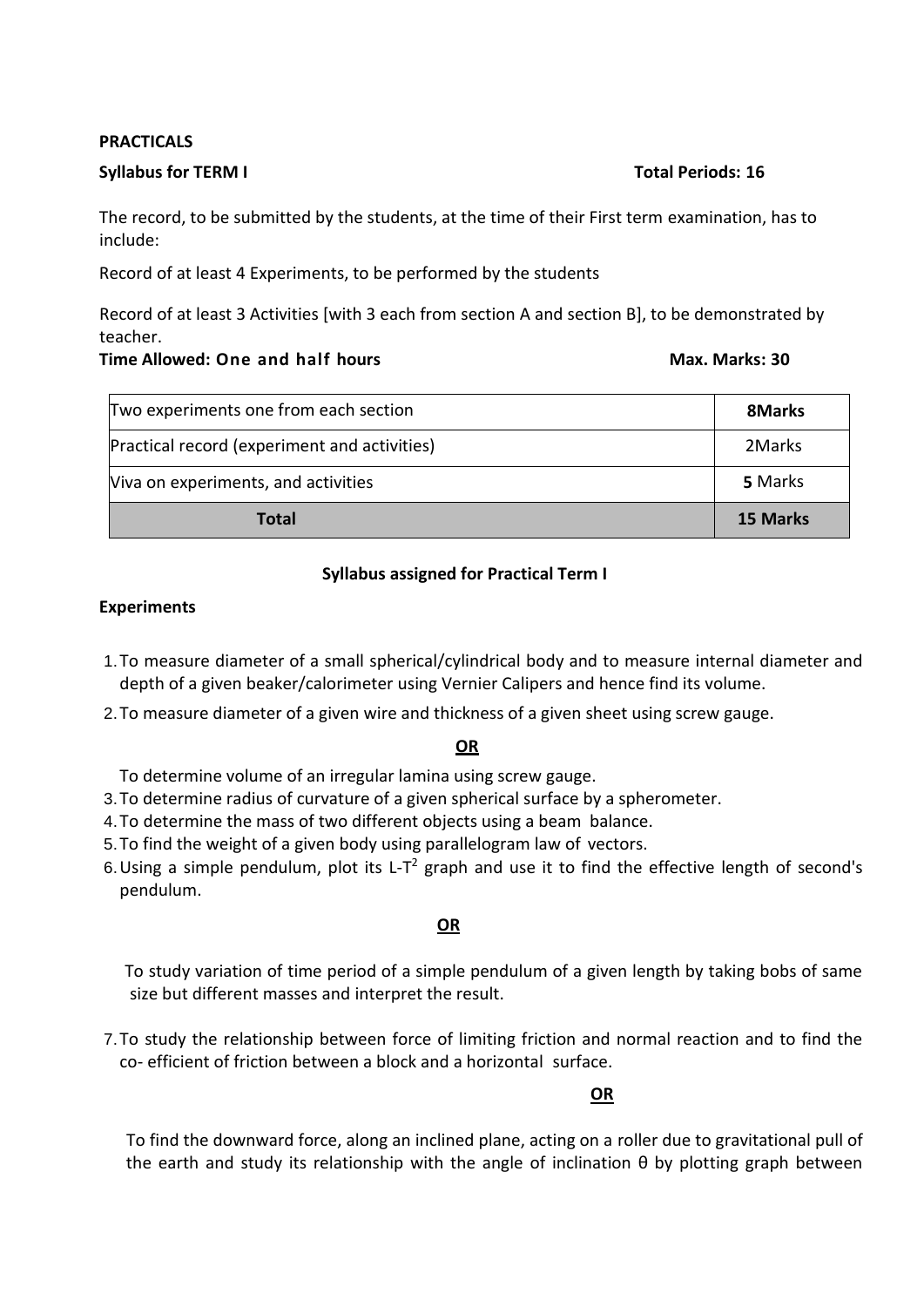force and sin θ.

# **Activities**

- 1. To make a paper scale of given least count, e.g., 0.2cm, 0.5 cm.
- 2. To determine mass of a given body using a metre scale by principle of moments.
- 3. To plot a graph for a given set of data, with proper choice of scales and error bars.
- 4. To measure the force of limiting friction for rolling of a roller on a horizontal plane.
- 5. To study the variation in range of a projectile with angle of projection.
- 6. To study the conservation of energy of a ball rolling down on an inclined plane (using a double inclined plane).
- 7. To study dissipation of energy of a simple pendulum by plotting a graph between square of amplitude and time.

#### **Class XI Syllabus for TERM II** The Class XI Syllabus for TERM II The Class of Total Periods: 16

The record, to be submitted by the students, at the time of their annual examination, has to include:

Record of at least 4 Experiments, to be performed by the students

Record of at least 3 Activities [with 3 each from section A and section B], to be demonstrated by teacher.

#### **Time Allowed:** One and half hours Max. Marks: 30

| Two experiments one from each section        | 8Marks          |
|----------------------------------------------|-----------------|
| Practical record (experiment and activities) | 2Marks          |
| Viva on experiments, and activities          | 5 Marks         |
| <b>Total</b>                                 | <b>15 Marks</b> |

#### **Experiments**

1. To determine Young's modulus of elasticity of the material of a given wire.

#### **OR**

To find the force constant of a helical spring by plotting a graph between load and extension.

- 2. To study the variation in volume with pressure for a sample of air at constant temperature by plotting graphs between P and V, and between P and 1/V.
- 3. To determine the surface tension of water by capillary rise method.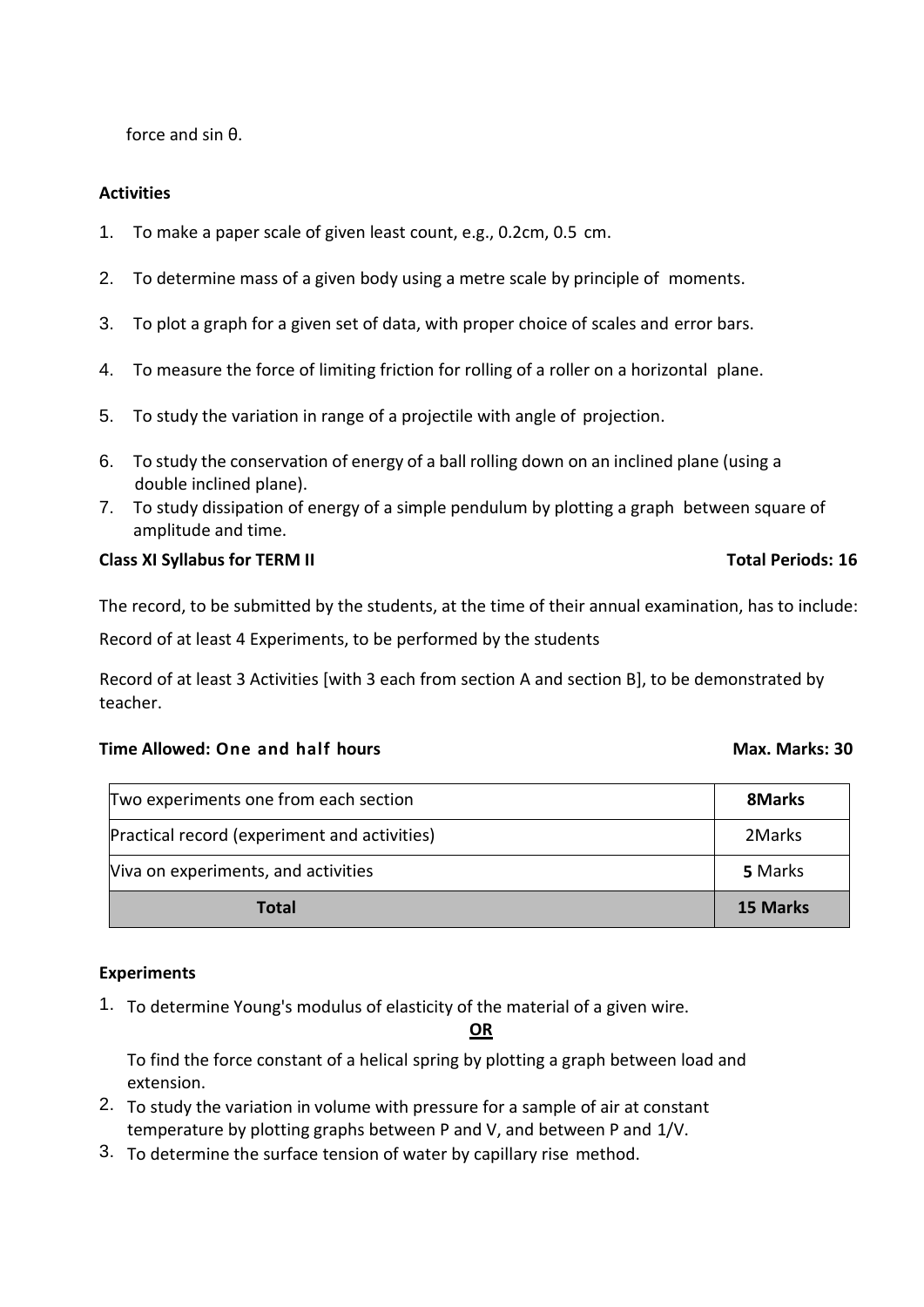To determine the coefficient of viscosity of a given viscous liquid by measuring terminal velocity of a given spherical body.

- 4. To study the relationship between the temperature of a hot body and time by plotting a cooling curve.
- 5. To determine specific heat capacity of a given solid by method of mixtures.
- 6. To study the relation between frequency and length of a given wire under constant tension using sonometer.

### **OR**

To study the relation between the length of a given wire and tension for constant frequency using sonometer.

7. To find the speed of sound in air at room temperature using a resonance tube by two resonance positions.

### **Activities**

- 1. To observe change of state and plot a cooling curve for molten wax.
- 2. To observe and explain the effect of heating on a bi-metallic strip.
- 3. To note the change in level of liquid in a container on heating and interpret the observations.
- 4. To study the effect of detergent on surface tension of water by observing capillary rise.
- 5. To study the factors affecting the rate of loss of heat of a liquid.
- 6. To study the effect of load on depression of a suitably clamped metre scale loaded at (i) its end (ii) in the middle.
- 7. To observe the decrease in pressure with increase in velocity of a fluid.

# **Practical Examination for Visually Impaired Students Class XI**

**Note:** Same Evaluation scheme and general guidelines for visually impaired students as given

for Class XII may be followed.

# **A. Items for Identification/Familiarity of the apparatus for assessment in practicals (All experiments)**

Spherical ball, Cylindrical objects, vernier calipers, beaker, calorimeter, Screw gauge, wire, Beam balance, spring balance, weight box, gram and milligram weights, forceps, Parallelogram law of vectors apparatus, pulleys and pans used in the same 'weights' used, Bob and string used in a simple pendulum, meter scale, split cork, suspension arrangement, stop clock/stop watch, Helical spring, suspension arrangement used, weights, arrangement used for measuring extension, Sonometer, Wedges, pan and pulley used in it, 'weights' Tuning Fork, Meter scale, Beam balance, Weight box, gram and milligram weights, forceps, Resonance Tube, Tuning Fork, Meter scale, Flask/Beaker used for adding water.

# **B. List of Practical's**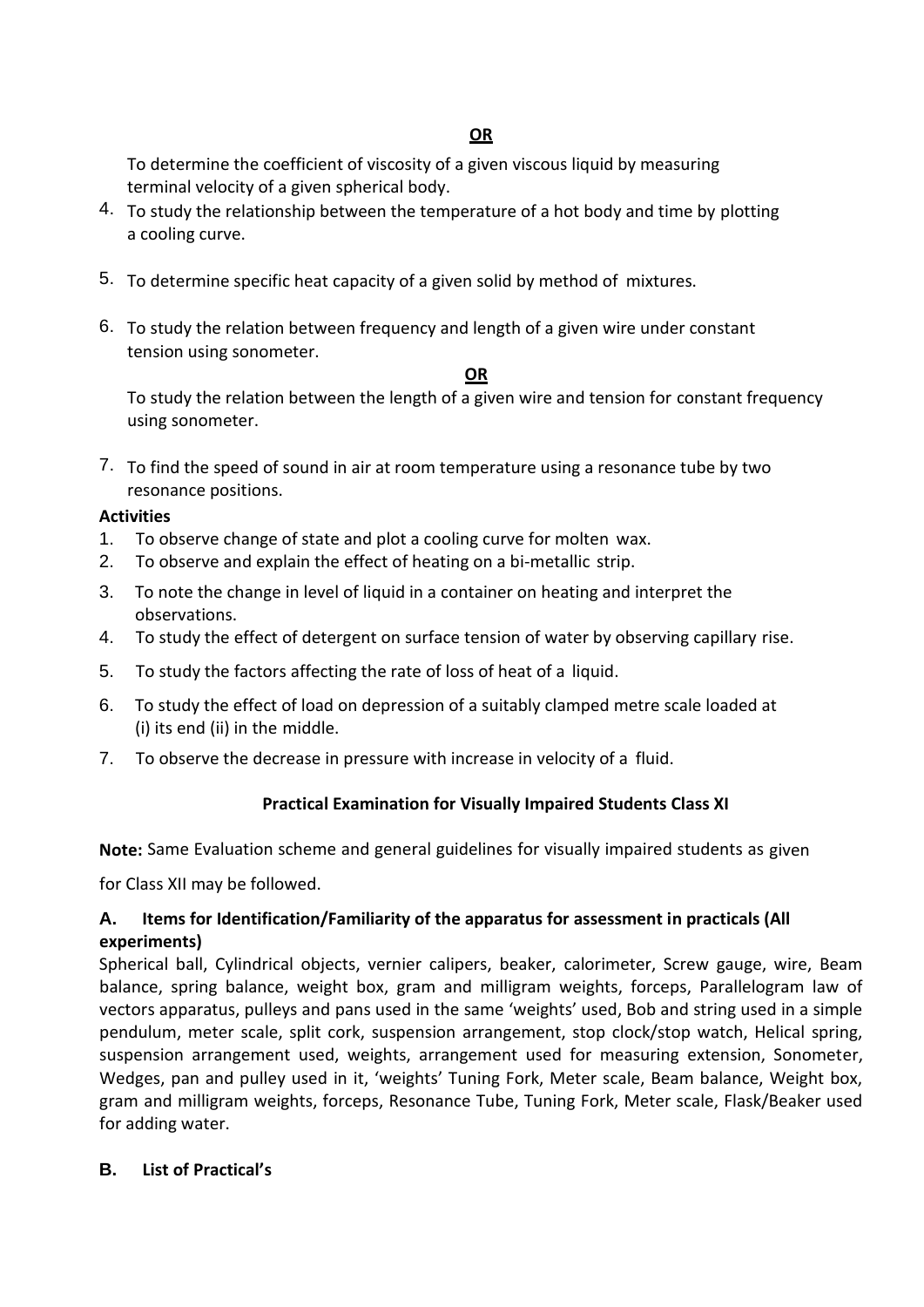- 1. To measure diameter of a small spherical/cylindrical body using vernier calipers.
- 2. To measure the internal diameter and depth of a given beaker/calorimeter using vernier calipers and hence find its volume.
- 3. To measure diameter of given wire using screw gauge.
- 4. To measure thickness of a given sheet using screw gauge.
- 5. To determine the mass of a given object using a beam balance.
- 6. To find the weight of given body using the parallelogram law of vectors.
- 7. Using a simple pendulum plot L-T and L-T<sup>2</sup> graphs. Hence find the effective length of second's pendulum using appropriate length values.
- 8. To find the force constant of given helical spring by plotting a graph between load and extension.
- 9. (i) To study the relation between frequency and length of a given wire under constant tension using a sonometer. (ii) To study the relation between the length of a given wire and tension, for constant frequency, using a sonometer.
- 10. To find the speed of sound in air, at room temperature, using a resonance tube, by observing the two resonance positions.

**Note:** The above practicals may be carried out in an experiential manner rather than recording observations.

# **Prescribed Books:**

- 1. Physics Part-I, Textbook for Class XI, Published by NCERT
- 2. Physics Part-II, Textbook for Class XI, Published by NCERT
- 3. Laboratory Manual of Physics, Class XI Published by NCERT
- 4. The list of other related books and manuals brought out by NCERT

(consider multimedia also).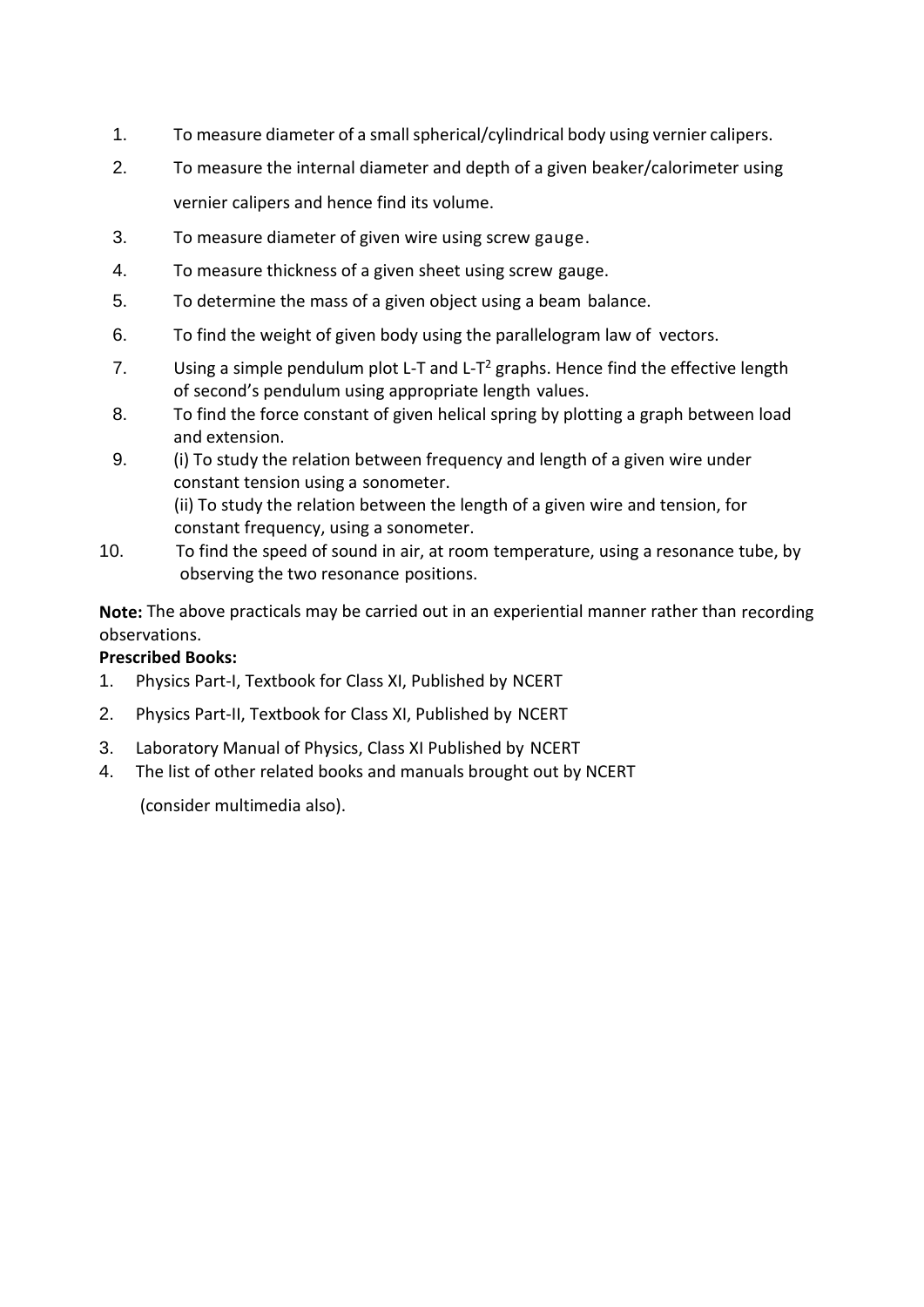# **Physics Class XII (Code N. 042) (2020-21) Syllabus assigned for Term I (Theory)**

#### **Time: 90 Minutes Max Marks: 35**

|          |                                                           | <b>No. of Periods</b> | <b>Marks</b> |
|----------|-----------------------------------------------------------|-----------------------|--------------|
| Unit-I   | <b>Electrostatics</b>                                     |                       |              |
|          | Chapter-1: Electric Charges and Fields                    |                       |              |
|          | Chapter-2: Electrostatic Potential and Capacitance        | 23                    | 17           |
| Unit-II  | <b>Current Electricity</b>                                |                       |              |
|          | Chapter-3: Current Electricity                            | 15                    |              |
| Unit-III | <b>Magnetic Effects of Current and Magnetism</b>          |                       |              |
|          | Chapter-4: Moving Charges and Magnetism                   | 16                    |              |
|          | Chapter-5: Magnetism and Matter                           |                       | 18           |
| Unit-IV  | <b>Electromagnetic Induction and Alternating Currents</b> | 19                    |              |
|          | Chapter-6: Electromagnetic Induction                      |                       |              |
|          | Chapter 7: Alternating currents                           |                       |              |
|          | Total                                                     | 73                    | 35           |

# **Unit I: Electrostatics 23 Periods**

# **Chapter–1: Electric Charges and Fields**

Electric Charges; Conservation of charge, Coulomb's law-force between two-point charges, forces between multiple charges; superposition principle and continuous charge distribution. Electric field, electric field due to a point charge, electric field lines, electric dipole, electric field due to a dipole, torque on a dipole in uniform electric field. Electric flux, statement of Gauss's theorem and its applications to find field due to infinitely long straight wire, uniformly charged infinite plane sheet

# **Chapter–2: Electrostatic Potential and Capacitance**

Electric potential, potential difference, electric potential due to a point charge, a dipole and system of charges; equipotential surfaces, electrical potential energy of a system of two-point charges and of electric dipole in an electrostatic field. Conductors and insulators, free charges and bound charges inside a conductor. Dielectrics and electric polarisation, capacitors and capacitance, combination of capacitors in series and in parallel, capacitance of a parallel plate capacitor with and without dielectric medium between the plates, energy stored in a capacitor.

# **Unit II: Current Electricity 15 Periods**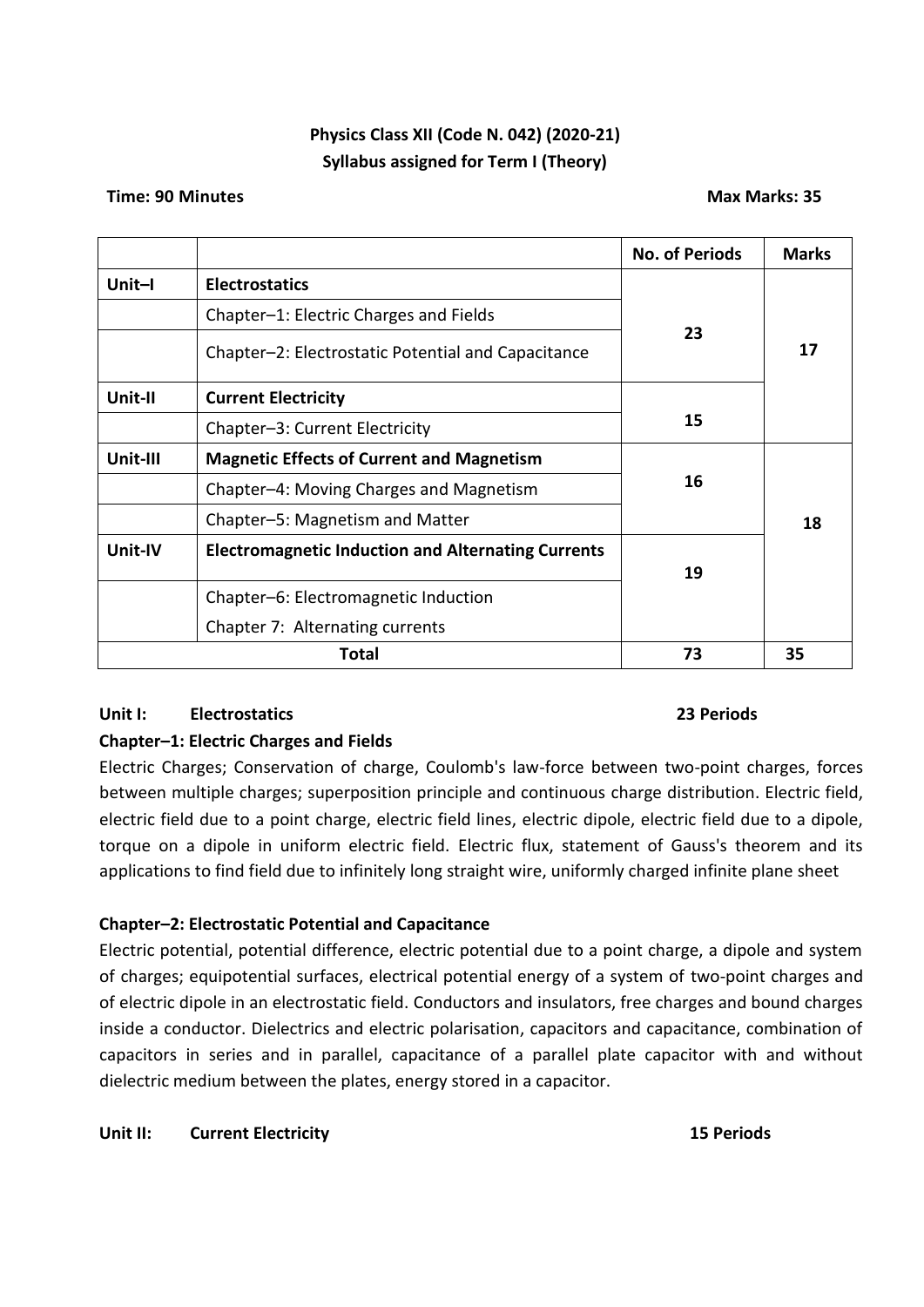# **Chapter–3: Current Electricity**

Electric current, flow of electric charges in a metallic conductor, drift velocity, mobility and their relation with electric current; Ohm's law, electrical resistance, V-I characteristics (linear and nonlinear), electrical energy and power, electrical resistivity and conductivity; temperature dependence of resistance. Internal resistance of a cell, potential difference and emf of a cell, combination of cells in series and in parallel, Kirchhoff's laws and simple applications, Wheatstone bridge, metre bridge(**qualitative ideas only).** Potentiometer - principle and its applications to measure potential difference and for comparing EMF of two cells; measurement of internal resistance of a cell **(qualitative ideas only)**

### **Unit III: Magnetic Effects of Current and Magnetism 16 Periods**

### **Chapter–4: Moving Charges and Magnetism**

Concept of magnetic field, Oersted's experiment. Biot - Savart law and its application to current carrying circular loop. Ampere's law and its applications to infinitely long straight wire. Straight and toroidal solenoids (only qualitative treatment), force on a moving charge in uniform magnetic and electric fields. Force on a current-carrying conductor in a uniform magnetic field, force between two parallel current-carrying conductors-definition of ampere, torque experienced by a current loop in uniform magnetic field; moving coil galvanometer-its current sensitivity and conversion to ammeter and voltmeter.

### **Chapter–5: Magnetism and Matter**

Current loop as a magnetic dipole and its magnetic dipole moment, magnetic dipole moment of a revolving electron, bar magnet as an equivalent solenoid, magnetic field lines; earth's magnetic field and magnetic elements.

#### **Unit IV: Electromagnetic Induction and Alternating Currents 19 Periods**

#### **Chapter–6: Electromagnetic Induction**

Electromagnetic induction; Faraday's laws, induced EMF and current; Lenz's Law, Eddy currents. Self and mutual induction.

#### **Chapter–7: Alternating Current**

Alternating currents, peak and RMS value of alternating current/voltage; reactance and impedance; LC oscillations (qualitative treatment only), LCR series circuit, resonance; power in AC circuits. AC generator and transformer.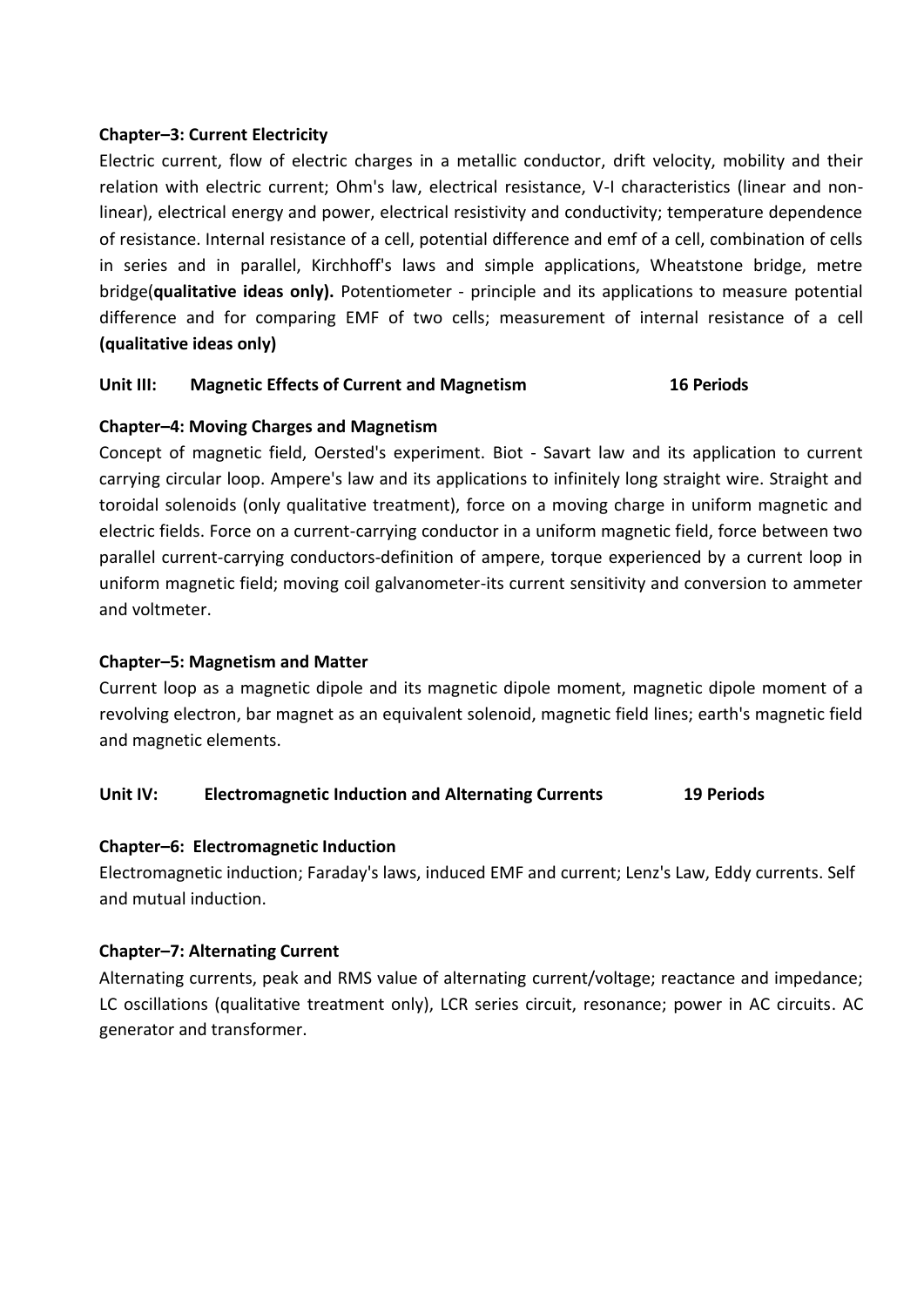# **Syllabus assigned for Practical for Term I**

### **Total Periods:16**

First term practical examination will be organised by schools as per the directions of CBSE. The record to be submitted by the students at the time of first term examination has to include a record of at least 4 Experiments and 3 Activities to be demonstrated by teacher.

| Time Allowed: one and half hours                                   | Max. Marks: 15 |
|--------------------------------------------------------------------|----------------|
| Two experiments to be performed by students at time of examination | 8 marks        |
| Practical record [experiments and activities]                      | 2 marks        |
| Viva on experiments, and activities                                | 5 marks        |
| Total                                                              | 15 marks       |

# **Experiments assigned for Term I**

- 1. To determine resistivity of two / three wires by plotting a graph between potential difference versus current.
- 2. To find resistance of a given wire / standard resistor using metre bridge.

### **OR**

To verify the laws of combination (series) of resistances using a metre bridge.

### **OR**

To verify the laws of combination (parallel) of resistances using a metre bridge.

3. To compare the EMF of two given primary cells using potentiometer.

# **OR**

To determine the internal resistance of given primary cell using potentiometer.

- 4. To determine resistance of a galvanometer by half-deflection method and to find its figure of merit.
- 5. To convert the given galvanometer (of known resistance and figure of merit) into a voltmeter of desired range and to verify the same.

# **OR**

To convert the given galvanometer (of known resistance and figure of merit) into an ammeter of desired range and to verify the same.

6. To find the frequency of AC mains with a sonometer.

# **Activities assigned for Term I**

- 1. To measure the resistance and impedance of an inductor with or without iron core.
- 2. To measure resistance, voltage (AC/DC), current (AC) and check continuity of a given circuit using multimeter.
- 3. To assemble a household circuit comprising three bulbs, three (on/off) switches, a fuse and a power source.
- 4. To assemble the components of a given electrical circuit.
- 5. To study the variation in potential drop with length of a wire for a steady current.
- 6. To draw the diagram of a given open circuit comprising at least a battery, resistor/rheostat, key, ammeter and voltmeter. Mark the components that are not connected in proper order and correct the circuit and also the circuit diagram.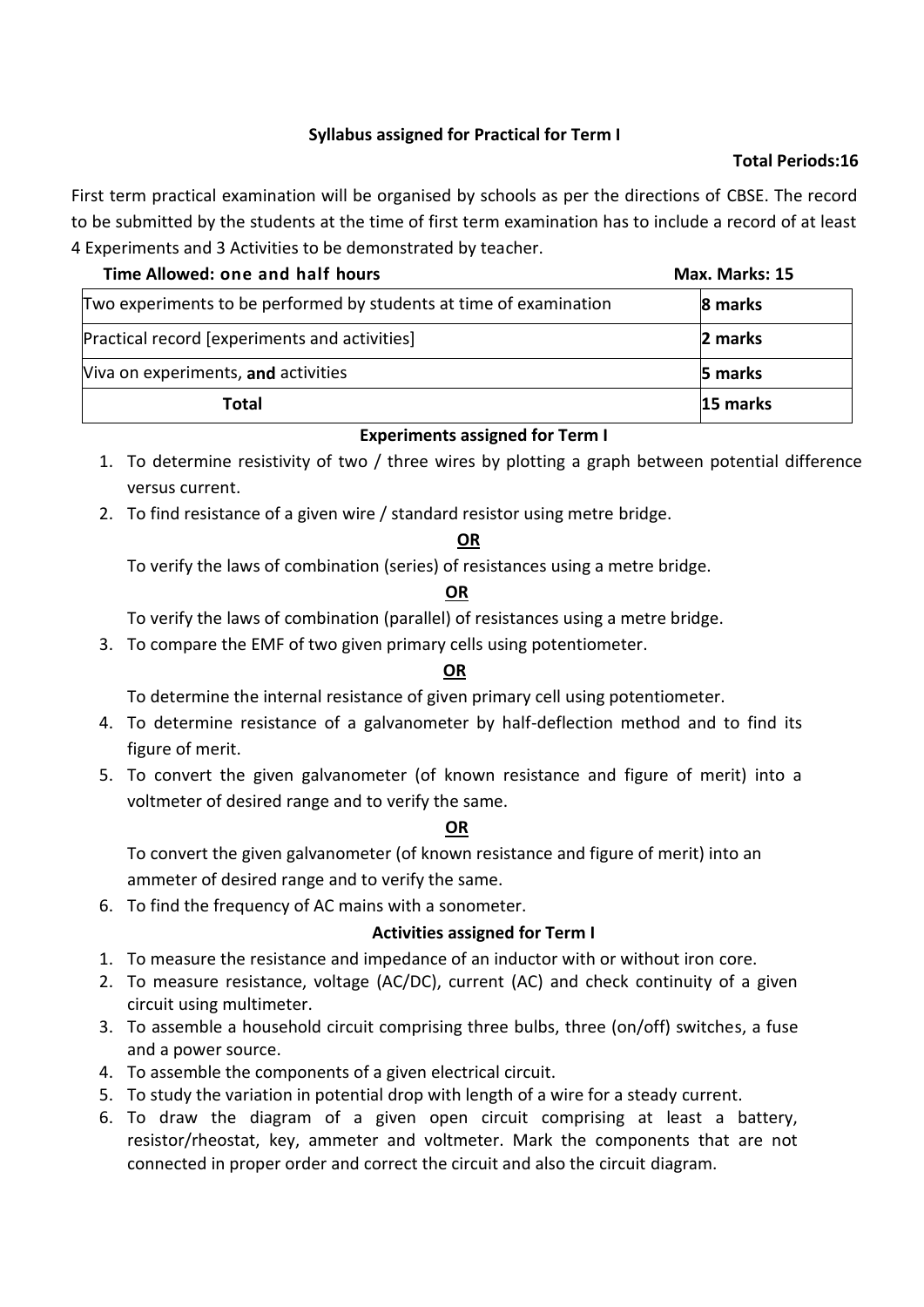# **Class XII Syllabus assigned for Term II (Theory)**

#### **Time: 2 Hours Max Marks: 35**

|           |                                                    | <b>No of Periods</b> | <b>Marks</b> |
|-----------|----------------------------------------------------|----------------------|--------------|
| Unit-V    | <b>Electromagnetic Waves</b>                       |                      |              |
|           | Chapter-8: Electromagnetic Waves                   | 02                   |              |
| Unit-VI   | <b>Optics</b>                                      |                      | 17           |
|           | Chapter-9: Ray Optics and Optical Instruments      | 18                   |              |
|           | Chapter-10: Wave Optics                            |                      |              |
| Unit-VII  | <b>Dual Nature of Radiation and Matter</b>         |                      |              |
|           | Chapter-11: Dual Nature of Radiation and Matter    | 07                   |              |
| Unit-VIII | <b>Atoms and Nuclei</b>                            |                      | 11           |
|           | Chapter-12: Atoms                                  | 11                   |              |
|           | Chapter-13: Nuclei                                 |                      |              |
| Unit-IX   | <b>Electronic Devices</b>                          |                      |              |
|           | Chapter-14: Semiconductor -Electronics: Materials, |                      | 7            |
|           | Devices and Simple Circuits                        | 07                   |              |
|           | Total                                              | 45                   | 35           |

# **Unit V: Electromagnetic waves 2 Periods**

# **Chapter–8: Electromagnetic Waves**

Electromagnetic waves, their characteristics, their Transverse nature (qualitative ideas only).

Electromagnetic spectrum (radio waves, microwaves, infrared, visible, ultraviolet, X-rays, gamma rays) including elementary facts about their uses.

# **Unit VI: Optics 18Periods**

# **Chapter–9: Ray Optics and Optical Instruments**

**Ray Optics:** Refraction of light, total internal reflection and its applications, optical fibers, refraction at spherical surfaces, lenses, thin lens formula, lensmaker's formula, magnification, power of a lens, combination of thin lenses in contact, refraction of light through a prism.

Optical instruments: Microscopes and astronomical telescopes (reflecting and refracting) and their magnifying powers.

# **Chapter–10: Wave Optics**

**Wave optics:** Wave front and Huygen's principle, reflection and refraction of plane wave at a plane surface using wave fronts. Proof of laws of reflection and refraction using Huygen's principle. Interference, Young's double slit experiment and expression for fringe width, coherent sources and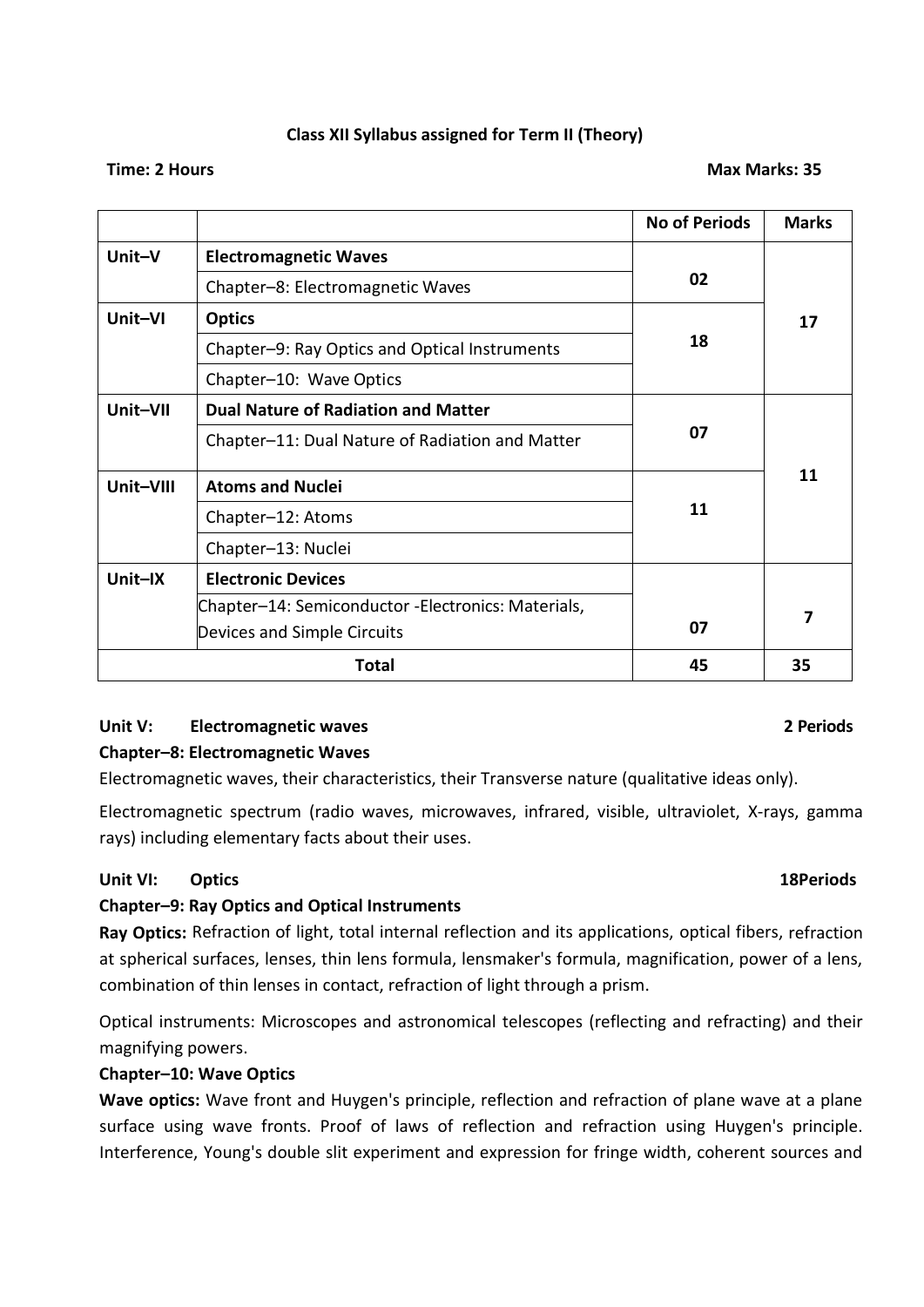sustained interference of light, diffraction due to a single slit, width of central maximum

### **Unit VII: Dual Nature of Radiation and Matter 7 Periods**

### **Chapter–11: Dual Nature of Radiation and Matter**

Dual nature of radiation, Photoelectric effect, Hertz and Lenard's observations; Einstein's photoelectric equation-particle nature of light.

Experimental study of photoelectric effect Matter waves-wave nature of particles, de-Broglie relation

### **Unit VIII: Atoms and Nuclei 11Periods**

### **Chapter–12: Atoms**

Alpha-particle scattering experiment; Rutherford's model of atom; Bohr model, energy levels, hydrogen spectrum.

**Chapter–13: Nuclei** Composition and size of nucleus Nuclear force Mass-energy relation, mass defect, nuclear fission, nuclear fusion.

# **Unit IX: Electronic Devices 7 Periods**

**Chapter–14: Semiconductor Electronics: Materials, Devices and Simple Circuits** Energy bands in conductors, semiconductors and insulators (qualitative ideas only) Semiconductor diode - I-V characteristics in forward and reverse bias, diode as a rectifier; Special purpose p-n junction diodes: LED, photodiode, solar cell.

# **Syllabus assigned for Practical for Term II**

#### **Total Periods: 16**

The second term practical examination will be organised by schools as per the directions of CBSE and viva will be taken by both internal and external observers. The record to be submitted by the students at the time of second term examination has to include a record of at least 4 Experiments and 3 Activities to be demonstrated by teacher.

#### **Evaluation Scheme**

#### **Time Allowed:** one and half hours May. Max. Marks: 15

| Two experiments to be performed by students at time of examination | 8 marks        |
|--------------------------------------------------------------------|----------------|
| Practical record [experiments and activities]                      | 2 marks        |
| Viva on experiments, and activities                                | <b>5 marks</b> |
| Total                                                              | 15 marks       |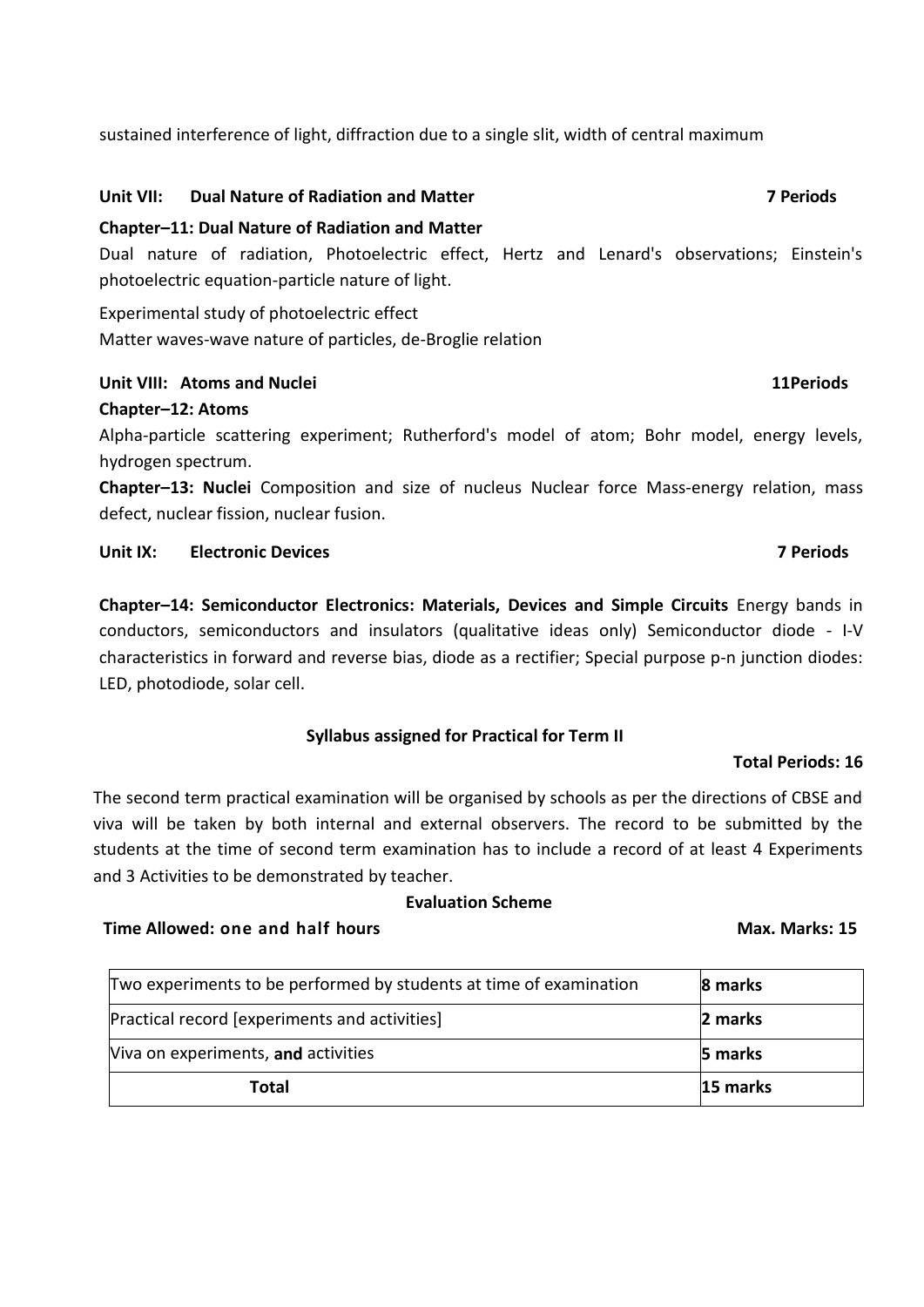# **Experiments assigned for Term-II**

- 1. To find the focal length of a convex lens by plotting graphs between u and v or between  $1/u$ and1/v.
- 2. To find the focal length of a convex mirror, using a convex lens.

OR

To find the focal length of a concave lens, using a convex lens.

- 3. To determine angle of minimum deviation for a given prism by plotting a graph between angle of incidence and angle of deviation.
- 4. To determine refractive index of a glass slab using a travelling microscope.
- 5. To find refractive index of a liquid by using convex lens and plane mirror.
- 6. To draw the I-V characteristic curve for a p-n junction diode in forward bias and reverse bias.

#### **Activities assigned for Term-II**

- 1. To identify a diode, an LED, a resistor and a capacitor from a mixed collection of such items.
- 2. Use of multimeter to see the unidirectional flow of current in case of a diode and an LED and check whether a given electronic component (e.g., diode) is in working order.
- 3. To study effect of intensity of light (by varying distance of the source) on an LDR.
- 4. To observe refraction and lateral deviation of a beam of light incident obliquely on a glass slab.
- 5. To observe polarization of light using two Polaroids.
- 6. To observe diffraction of light due to a thin slit.
- 7. To study the nature and size of the image formed by a (i) convex lens, (ii) concave mirror, on a screen by using a candle and a screen (for different distances of the candle from the lens/mirror).
- 8. To obtain a lens combination with the specified focal length by using two lenses from the given set of lenses.

# **Practical Examination for Visually Impaired Students of XII Evaluation Scheme (Term I and Term II)**

#### **Time Allowed: one hour Max. Marks:15**

| Identification/Familiarity with the apparatus       | 3 marks  |
|-----------------------------------------------------|----------|
| Written test (based on given/prescribed practicals) | 5 marks  |
| <b>Practical Record</b>                             | 2 marks  |
| Viva                                                | 5 marks  |
| Total                                               | 15 marks |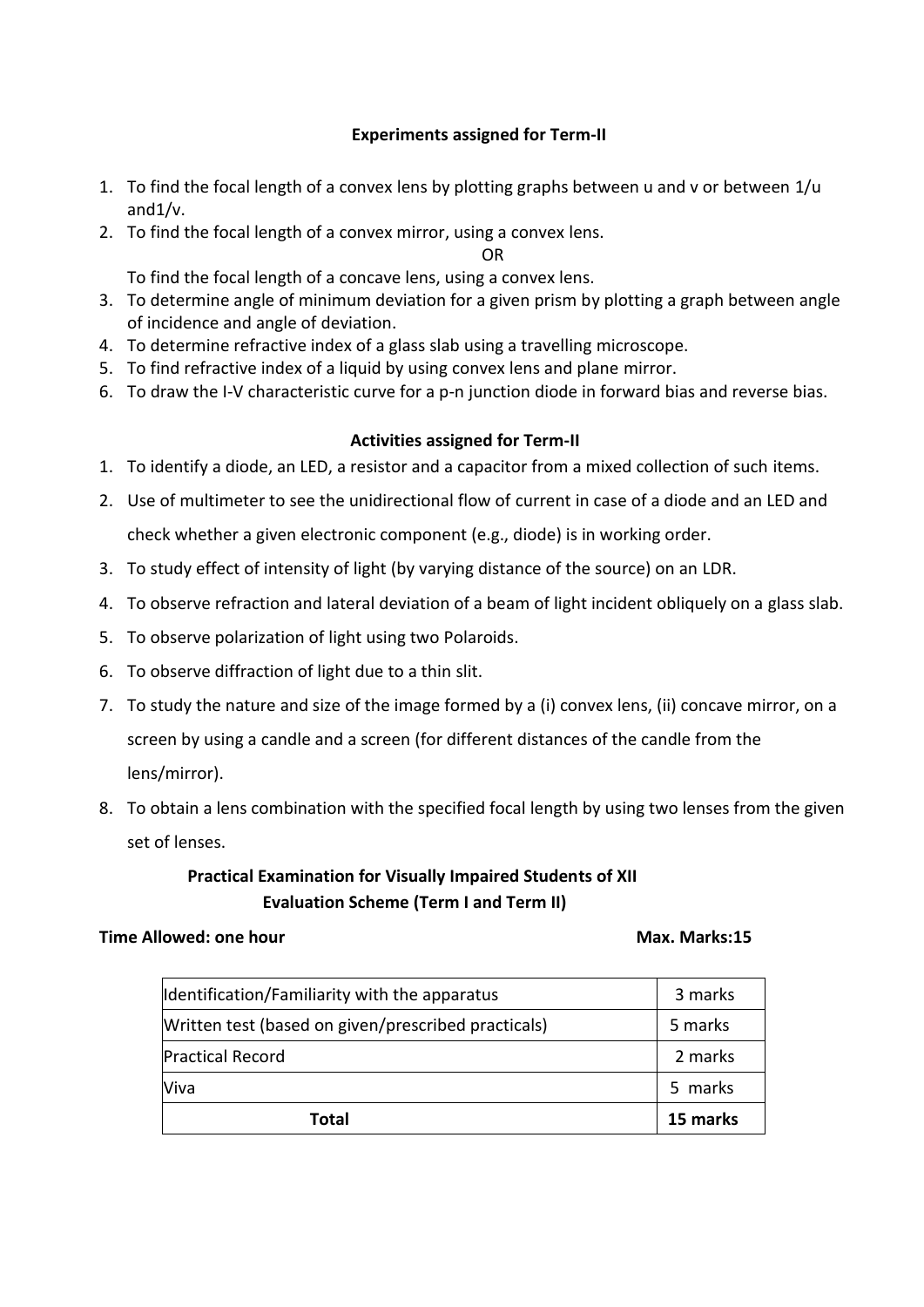#### **General Guidelines**

- The practical examination will be of one hour duration.
- A separate list of ten experiments is included here.
- The written examination in practicals for these students will be conducted at the time of practical examination of all other students.
- The written test will be of 10 minutes duration.
- The question paper given to the students should be legibly typed. It should contain a total of 8 practical skill based very short answer type questions. A student would be required to answer any 5 questions.
- A writer may be allowed to such students as per CBSE examination rules.
- All questions included in the question papers should be related to the listed practicals. Every question should require about two minutes to be answered.
- These students are also required to maintain a practical file. A student is expected to record at least five of the listed experiments as per the specific instructions for each subject. These practicals should be duly checked and signed by the internal examiner.
- The format of writing any experiment in the practical file should include aim, apparatus required, simple theory, procedure, related practical skills, precautions etc.
- Questions may be generated jointly by the external/internal examiners and used for assessment.
- The viva questions may include questions based on basic theory/principle/concept, apparatus/ materials/chemicals required, procedure, precautions, sources of error

# **Class XII**

# **A. Items for Identification/ familiarity with the apparatus for assessment in practicals (All experiments)**

Meter scale, general shape of the voltmeter/ammeter, battery/power supply, connecting wires, standard resistances, connecting wires, voltmeter/ammeter, meter bridge, screw gauge, jockey Galvanometer, Resistance Box, standard Resistance, connecting wires, Potentiometer, jockey, Galvanometer, Lechlanche cell, Daniell cell [simple distinction between the two vis-à-vis their outer (glass and copper) containers], rheostat connecting wires, Galvanometer, resistance box, Plug-in and tapping keys, connecting wires battery/power supply, Diode, Resistor (Wire-wound or carbon ones with two wires connected to two ends), capacitors (one or two types), Inductors, Simple electric/electronic bell, battery/power supply, Plug-in and tapping keys, Convex lens, concave lens, convex mirror, concave mirror, Core/hollow wooden cylinder, insulated wire, ferromagnetic rod, Transformer core, insulated wire.